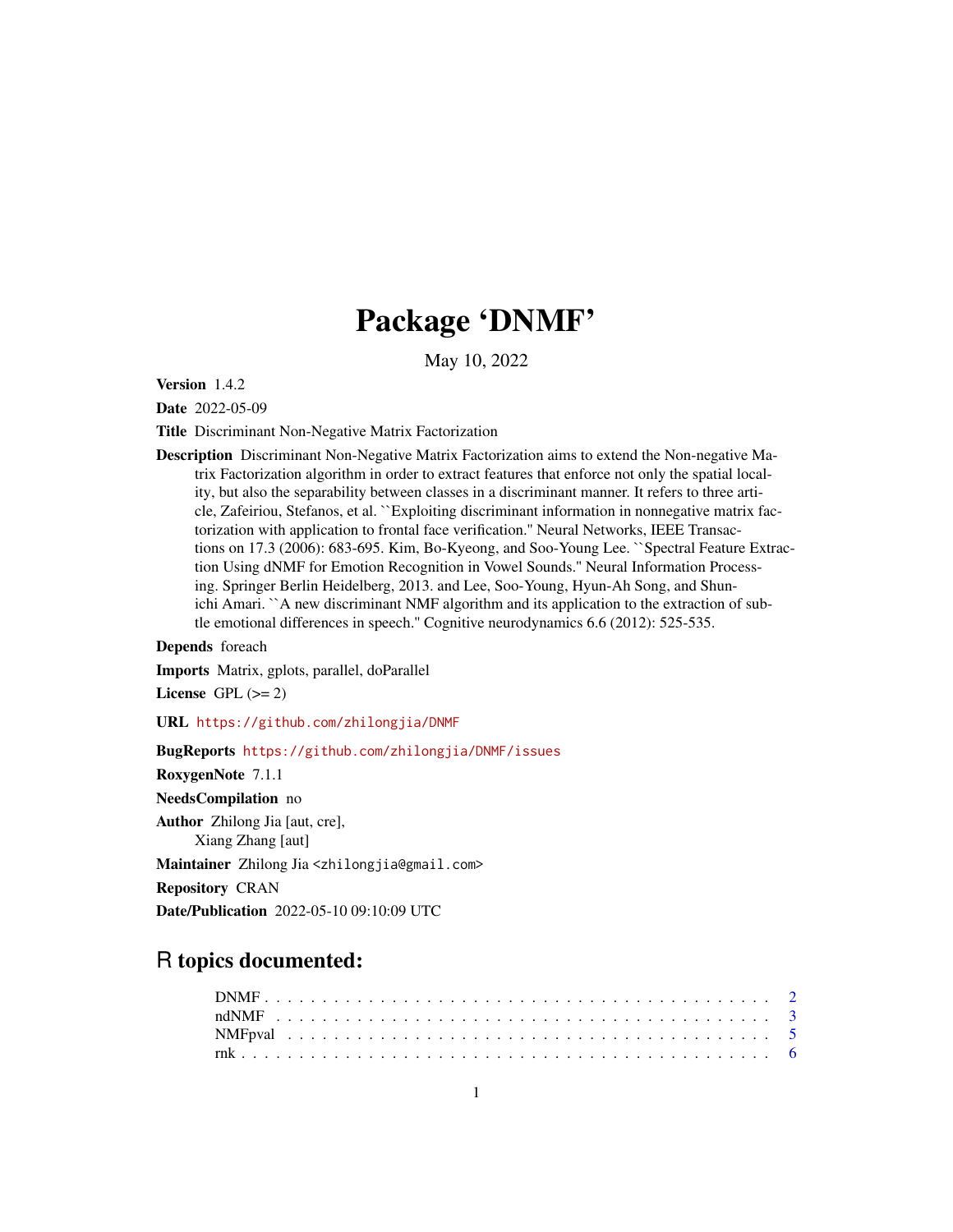#### <span id="page-1-0"></span>**Index** [7](#page-6-0) **7**

#### Description

Discriminant Non-Negative Matrix Factorization, DNMF, is to extend the Non-negative Matrix Factorization algorithm in order to extract features that enforce not only the spatial locality, but also the separability between classes in a discriminant manner.

#### Usage

```
DNMF(
 data,
  trainlabel,
  r = 2,gamma = 0.1,
 delta = 1e-04,
 maxIter = 1000,tol = 1e-07,log = TRUE,plotit = FALSE,
 checkH = TRUE,...
```
#### Arguments

)

| data       | a matrix, like expression profilings of some samples. the columns are samples<br>and the rows are gene's expression.                                                     |
|------------|--------------------------------------------------------------------------------------------------------------------------------------------------------------------------|
| trainlabel | a numeric vector of sample type of all the samples, this vector should ONLY<br>contain 1 and 2 so far and length of it should equal the column (sample) size of<br>data. |
| r          | the dimension of expected reduction dimension, with the default value 2.                                                                                                 |
| gamma      | the tradeoff value for the within scatter matrix, with the default value 0.1.                                                                                            |
| delta      | the tradeoff value for the between scatter matrix, with the default value 1e-4.                                                                                          |
| maxIter    | the maximum iteration of update rules, with the default value 1000.                                                                                                      |
| tol        | the toleration of coverange, with the default value 1e-7.                                                                                                                |
| log        | log2 data. Default is TRUE.                                                                                                                                              |
| plotit     | whether plot H (V=WH). Default: FALSE.                                                                                                                                   |
| checkH     | whether or not check H. Default: TRUE. This parameter aims to check whether<br>or not the H safisfy the discriminant metagenes. Usually, this should be TRUE.            |
| $\ddotsc$  | to gplots::heatmap.2                                                                                                                                                     |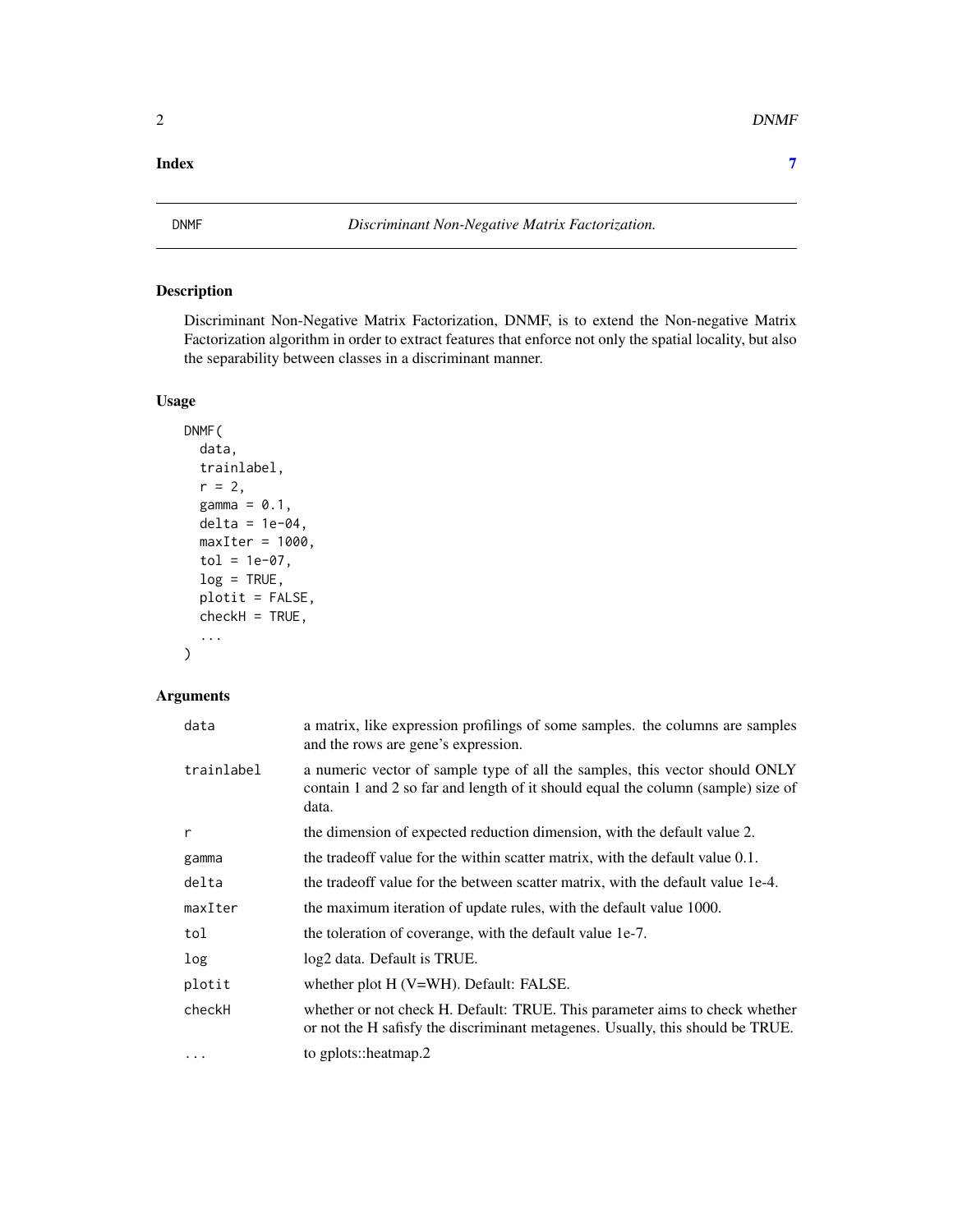#### <span id="page-2-0"></span> $\blacksquare$ ndNMF  $\blacksquare$ 3

#### Details

The main algorithm is based on [Zafeiriou, S., et al. \(2006\) Exploiting discriminant information in](https://pubmed.ncbi.nlm.nih.gov/16722172/) [nonnegative matrix factorization with application to frontal face verification, IEEE transactions on](https://pubmed.ncbi.nlm.nih.gov/16722172/) [neural networks, 17, 683-695,](https://pubmed.ncbi.nlm.nih.gov/16722172/) with some CORRECTIONs.

#### Author(s)

Zhilong Jia and Xiang Zhang

#### Examples

```
dat <- rbind(matrix(c(rep(3, 16), rep(8, 24)), ncol=5),
matrix(c(rep(5, 16), rep(5, 24)), ncol=5),
matrix(c(rep(18, 16), rep(7, 24)), ncol=5)) +
matrix(runif(120,-1,1), ncol=5)
trainlabel <- c(1,1,2,2,2)
DNMF_result <- DNMF(dat, trainlabel, r=2)
## Not run:
# Gene ranking. dat is the raw read count maatrix with sample in column.
#normalising dat
Sizefactors <- DESeq::estimateSizeFactorsForMatrix(dat)
dat = sweep(dat, 2, Sizefactors, `/`)
res <- DNMF(dat, trainlabel, r=2)
rnk <- res$rnk
#The end of gene ranking exmaples
#Other exmaples
DNMF_result <- DNMF(dat, trainlabel, r=2, gamma=0.1, delta=0.0001, plotit=TRUE)
## End(Not run)
```
ndNMF *a new discriminant Non-Negative Matrix Factorization (dNMF)*

#### Description

The ndNMF algorithm with the additional Fisher criterion on the cost function of conventional NMF was designed to increase class-related discriminating power.

This algorithm is based on articles.

1. Kim, Bo-Kyeong, and Soo-Young Lee. "Spectral Feature Extraction Using dNMF for Emotion Recognition in Vowel Sounds." Neural Information Processing. Springer Berlin Heidelberg, 2013.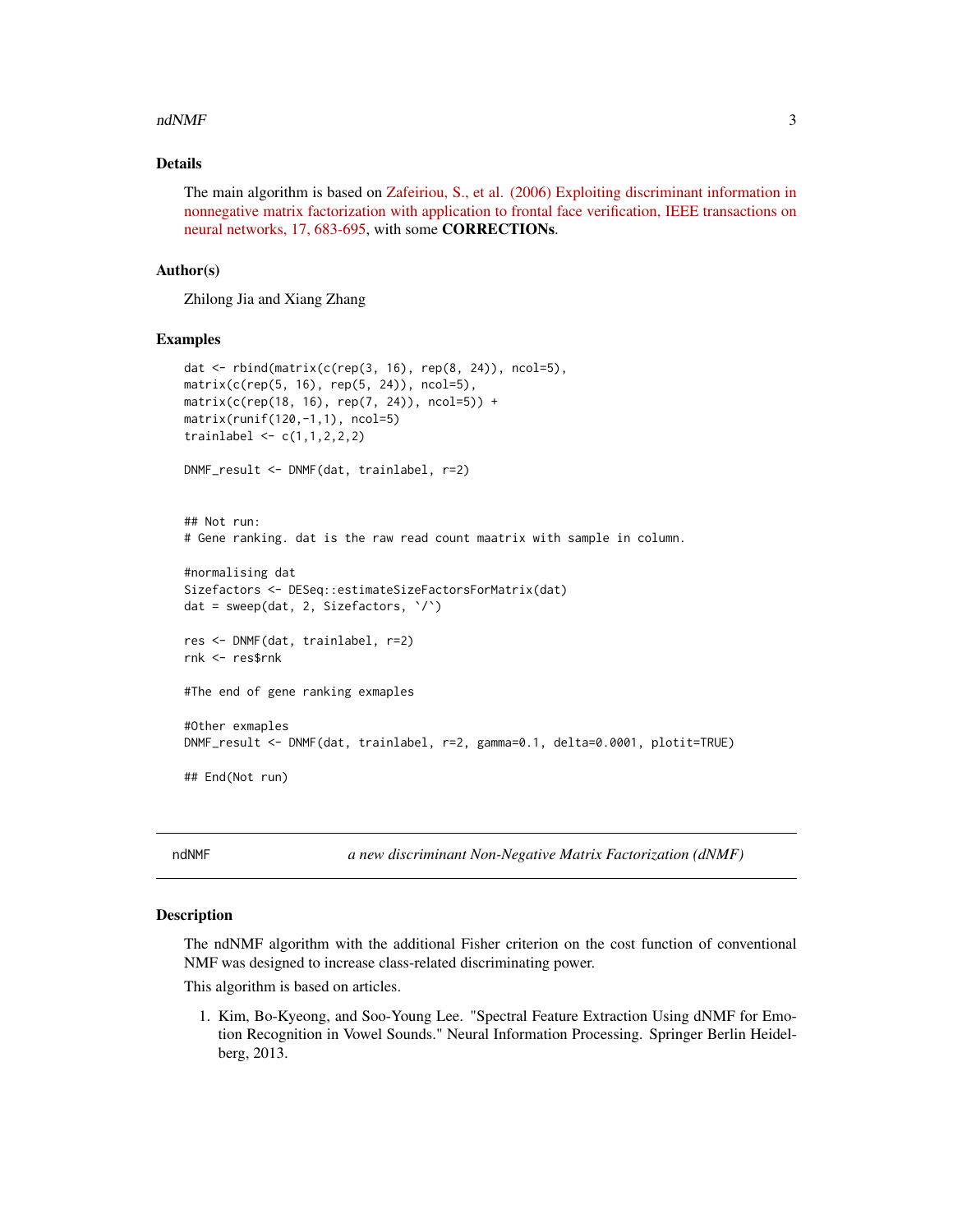2. Lee, Soo-Young, Hyun-Ah Song, and Shun-ichi Amari. "A new discriminant NMF algorithm and its application to the extraction of subtle emotional differences in speech." Cognitive neurodynamics 6.6 (2012): 525-535.

#### Usage

```
ndNMF(
 dat,
  trainlabel,
  r = 2,lambda = 0.1,
 maxIter = 1000,tol = 1e-07,log = TRUE,plotit = FALSE,
 verbose = FALSE,
  ...
)
```
#### Arguments

| dat        | a matrix with gene in row and sample in column                          |
|------------|-------------------------------------------------------------------------|
| trainlabel | the label of sample, like $c(1,1,2,2,2)$                                |
| r          | the dimension of expected reduction dimension, with the default value 2 |
| lambada    | a relative weighting factor for the discriminant. Default 0.1           |
| maxIter    | the maximum iteration of update rules, with the default value 1000      |
| tol        | the toleration of coverange, with the default value 1e-7                |
| log        | log2 data. Default is TRUE.                                             |
| plotit     | whether plot H (V=WH). Default: FALSE.                                  |
| verbose    | TRUE                                                                    |
|            | to gplots::heatmap.2                                                    |
|            |                                                                         |

#### Author(s)

Zhilong Jia and Xiang Zhang

#### Examples

```
dat <- rbind(matrix(c(rep(3, 16), rep(8, 24)), ncol=5),
matrix(c(rep(5, 16), rep(5, 24)), ncol=5),
matrix(c(rep(18, 16), rep(7, 24)), ncol=5)) +
matrix(runif(120,-1,1), ncol=5)
trainlabel <- c(1,1,2,2,2)
res <- ndNMF(dat, trainlabel, r=2, lambada = 0.1)
res$H
res$rnk
```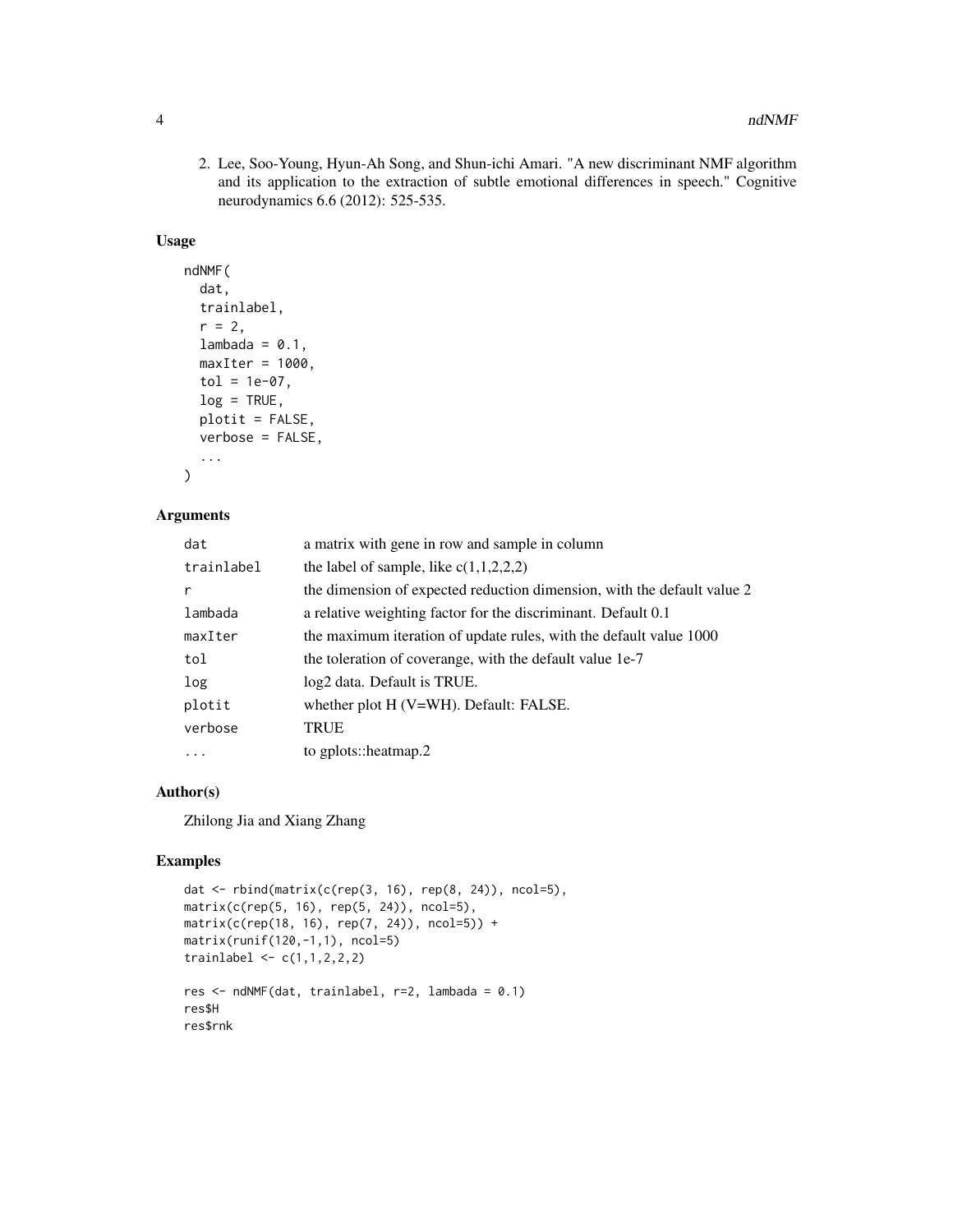<span id="page-4-0"></span>

#### Description

Estimate the significance of differentially expressed genes in parallel.

#### Usage

```
NMFpval(
 nmf_res,
 np = 100,ncores = parallel::detectCores(),
 fdr = FALSE,top = 1000,verbose = FALSE
)
```
#### Arguments

| $nmf_{res}$ | result from DNMF or dNMF                        |
|-------------|-------------------------------------------------|
| np          | number of permutations                          |
| ncores      | cores used. Default is all the availiable cores |
| fdr         | false discovery rate. Default is FALSE          |
| top         | only include top ranked genes. Default is 1000  |
| verbose     | verbose                                         |

#### Details

P value is caculated based on aatricle, Wang, Hong-Qiang, Chun-Hou Zheng, and Xing-Ming Zhao. "jNMFMA: a joint non-negative matrix factorization meta-analysis of transcriptomics data." Bioinformatics (2014): btu679.

#### Value

a matrix with columns rnk, p (and fdr)

#### Author(s)

Zhilong Jia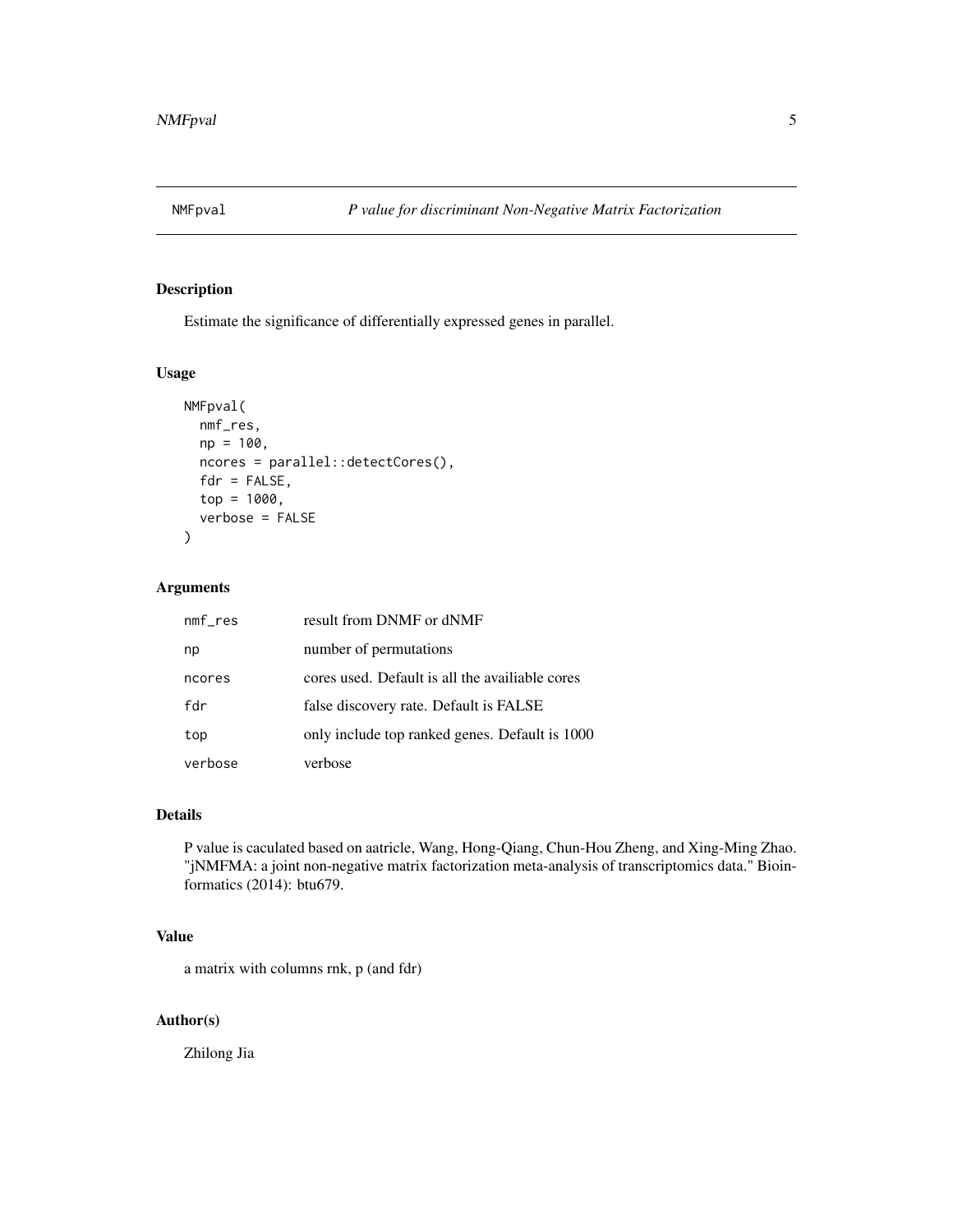#### Examples

```
dat <- rbind(matrix(c(rep(3, 16), rep(8, 24)), ncol=5),
matrix(c(rep(5, 16), rep(5, 24)), ncol=5),
matrix(c(rep(18, 16), rep(7, 24)), ncol=5)) +
matrix(runif(120,-1,1), ncol=5)
trainlabel \leq c(1,1,2,2,2)nmf_res <- ndNMF(dat, trainlabel, r=2, lambada = 0.1)
pMat <- NMFpval(nmf_res, np=10, ncores=2, top=4)
```
rnk *write rnk to a file from matrix W.*

#### Description

write a rnk file from matrix W in a returned object of function DNMF. The rnk format is referred [RNK](https://software.broadinstitute.org/cancer/software/gsea/wiki/index.php/Data_formats)

#### Usage

rnk(object, fn = "./tmp.rnk", type = "o2m")

#### Arguments

| object | a returned object of function DNMF                                                                                              |
|--------|---------------------------------------------------------------------------------------------------------------------------------|
| fn     | the output filename. Default is "./tmp.rnk"                                                                                     |
| type   | type o2m (Default) or o2o. to compare with multi sample labels. o2m means<br>one Vs others, while o2o means one Vs another one. |

#### Examples

## Not run: rnk(dnmf\_result, fn="tmp.rnk")

## End(Not run)

<span id="page-5-0"></span> $\sim$  6  $\sim$  rnk